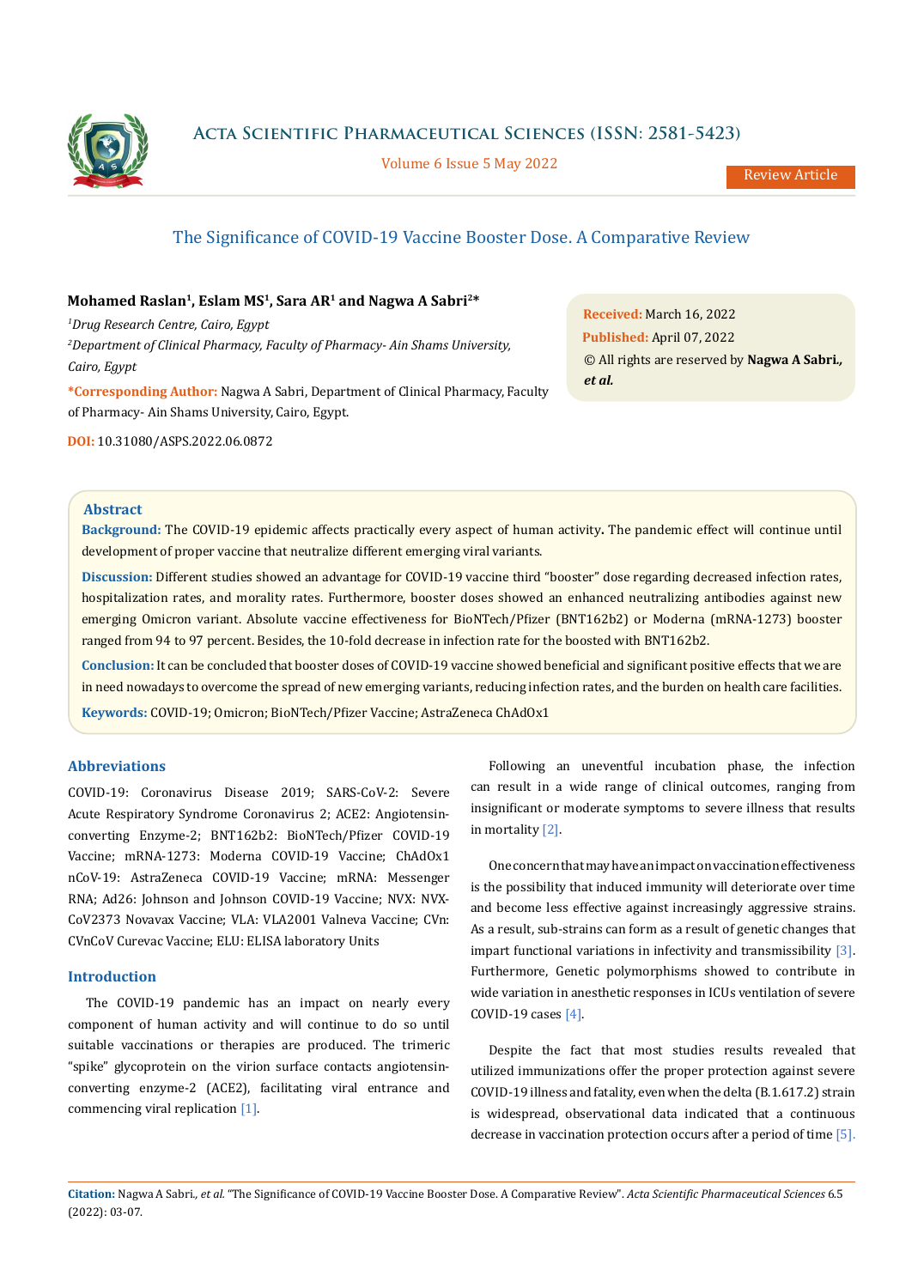Real-world trials reveal that, despite the fact that BioNTech/ Pfizer vaccine (BNT162b2) generates many times more neutralizing antibodies than AstraZeneca's ChAdOx1 nCoV-19 vaccine (ChAd), there is no difference in early protection against infection, severe illness, or mortality following vaccination with either two ChAd or BNT162b2 doses [6-8].

Boosting may be appropriate for certain people whose primary immunization did not provide adequate protection for example, individuals of low-efficacy vaccines or immune-compromised individuals. The primary immunization in this context is defined as a single-dose or a two-dose vaccination regimen [9].

Boosting vaccine dose may be necessary for community in the future. The reason for that may be attributed to the primary vaccination diminished immunity or because evolution of new variants expressing different antigens where immune responses to the original vaccine antigens no longer provide adequately protection against currently new muted circulating virus [10].

Recent surveillance has shown the appearance of the Omicron variant, which has different spike protein mutations that reaches up to 36 mutations, which is the target of neutralizing antibodies. This will give the new Omicron variant the probability to escape vaccine-induced immunity [11].

Although the advantages of initial COVID-19 immunization obviously outweigh the risks, there may be potential dangers if booster doses are widely used too quickly or too frequently, especially with vaccinations that might produce immune mediated adverse effects (such as myocarditis, which is more common after the second dose of some mRNA vaccines) [12].

#### **Discussion**

A clinical study investigated the immunogenic and reactogenic effect of seven brands of COVID-19 vaccines administered as a third dose following two vaccination doses of AstraZeneca ChAdOx1 nCov-19 (ChAd) or Pfizer/BioNtech (BNT162b2). Participants age were above 30 years, and at least 70 days' post two doses of ChAd or 84 days following two doses of BNT162B2 main vaccination course. There is no proven infection history of SARS-CoV-2 among the participating individuals. The findings revealed that three vaccinations had an overall higher reactogenicity. These three vaccines are Moderna vaccine (mRNA1273) boost following two ChAd doses or two BNT162B2 doses, ChAd and Johnson and Johnson vaccine (Ad26) boost following two doses of BNT162B2. The most prevalent local and systemic adverse effects were fatigue and pain, which were more common in persons aged 30-69 years than in those aged 70 years or more. All vaccinations in the trial increased antibody and neutralizing responses following two doses of ChAd and all but one following two BNT162B2 doses, with no safety issues [13].



**Figure 1:** Subgroup immunogenicity analyses by age for anti-spike IgG and cellular response at 28 days post third dose between study vaccines and controls for the ChAd/ChAd-primed population (A) [13].

**Citation:** Nagwa A Sabri*., et al.* "The Significance of COVID-19 Vaccine Booster Dose. A Comparative Review". *Acta Scientific Pharmaceutical Sciences* 6.5 (2022): 03-07.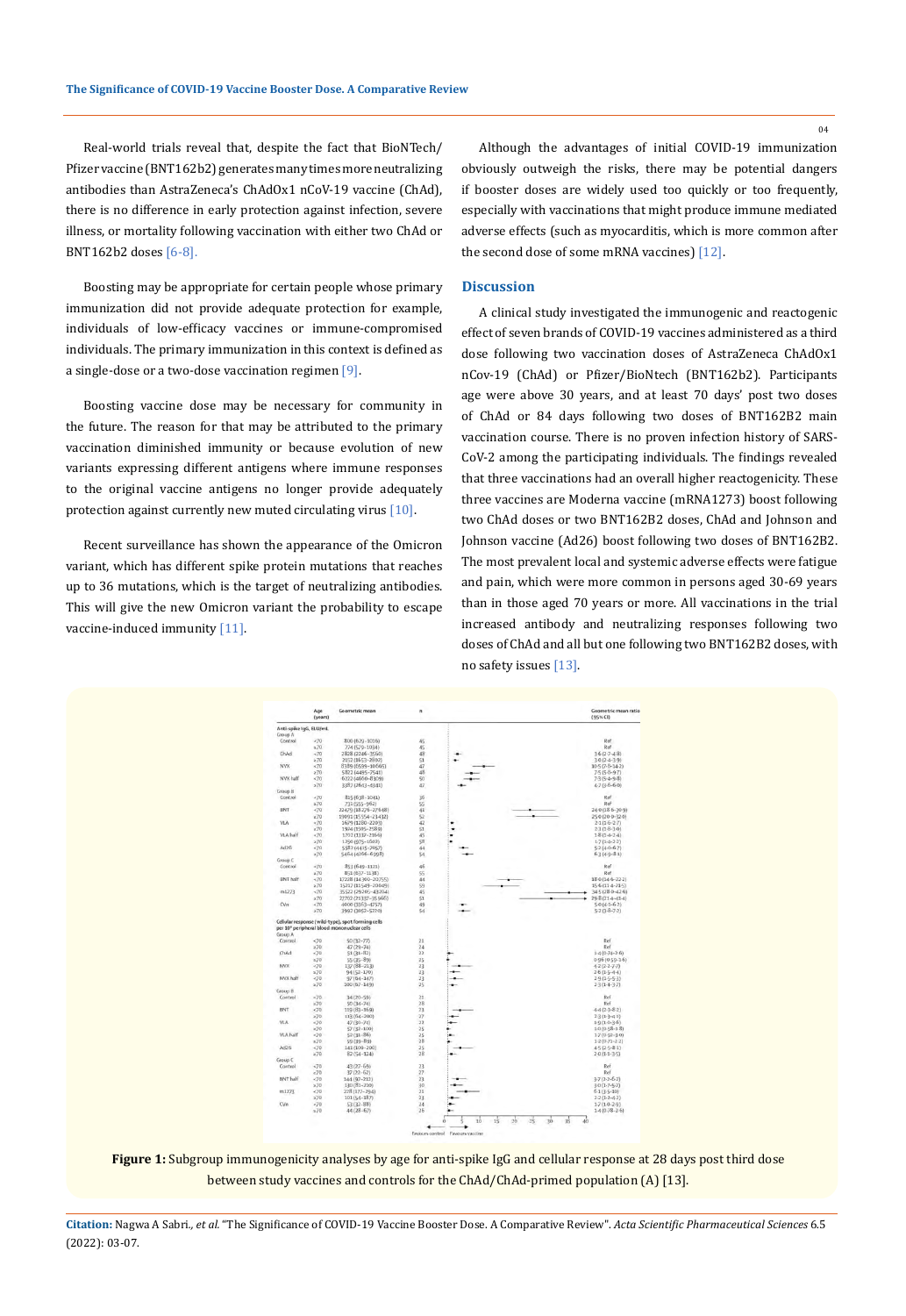|                            | Age<br>(years) | Geometric mean                                                                                              | n  |   | Geometric mean r.<br>$(95%$ CI) |
|----------------------------|----------------|-------------------------------------------------------------------------------------------------------------|----|---|---------------------------------|
| Anti-spike IgG, ELU/mL     |                |                                                                                                             |    |   |                                 |
| A quota                    |                |                                                                                                             |    |   |                                 |
| Control                    | $-70$          | 3160 (2603-3835)                                                                                            | 59 |   | Ref                             |
|                            | z70            | 1954 (1413-2702)                                                                                            | 51 |   | Ref                             |
| ChAd                       | 270            | 12440 (10420-14852)                                                                                         | 57 |   | $42 (3.4 - 5.2)$                |
|                            | $\geq 70$      | 14961 (12065-18551)                                                                                         | 40 |   | $6-8(5-1-9-1)$                  |
| NVX                        | $-70$          | 12635 (10032-15915)                                                                                         | 54 |   | $45(3.6-5.6)$                   |
|                            | z70            | 9130 (6783-12289)                                                                                           | 47 |   | 47(36-63)                       |
| NVX half                   | $-70$          | 9054 (7281-11260)                                                                                           | 56 |   | $2.7(2.2-3.4)$                  |
|                            | $\geq 70$      | 7920 (6031-10401)                                                                                           | 42 |   | $3.4(2.6-4.6)$                  |
| <b>Group B</b>             |                |                                                                                                             |    |   |                                 |
|                            |                |                                                                                                             |    |   |                                 |
| Control                    | <70            | 3843 (3095-4770)                                                                                            | 51 |   | Ref                             |
|                            | $\geq 70$      | 2571 (2029-3257)                                                                                            | 43 |   | Ref                             |
| BNT<br>VLA                 | $-70$          | 24781 (21353-28760)                                                                                         | 51 |   | $6.8(5.7 - 8.3)$                |
|                            | x70            | 30326 (25054-36709)                                                                                         | 45 |   | $10.2(7.8-13.4)$                |
|                            | ~10            | 4996 (4189-5959)                                                                                            | 55 |   | $1-3(1-1-1-6)$                  |
|                            | $\geq 70$      | 3365 (2703-4189)                                                                                            | 44 |   | $13(1-1.7)$                     |
| VLA half                   | ~170           | 3766 (3183-4457)                                                                                            | 53 |   | $1.2(0.98-1.4)$                 |
|                            | $\approx 70$   | 3668 (2817-4775)                                                                                            | 45 |   | $1.3(1 - 1.8)$                  |
| Ad26                       | $-70$          | 17312 (13678-21911)                                                                                         | 43 |   | $50(4.1-6.1)$                   |
|                            | $\geq 70$      | 16855 (13360-21264)                                                                                         | 44 |   | $6.4(4.9-8.4)$                  |
| Group <sub>C</sub>         |                |                                                                                                             |    |   |                                 |
| Control<br><b>BNT</b> half | $-70$          | 3194 (2492-4094)                                                                                            | 50 |   | Ref                             |
|                            | a70            | 2865 (2271-3615)                                                                                            | 48 |   | Ref                             |
|                            | $-70$          | 25583 (20932-31268)                                                                                         | 51 |   | $6 - 7 (5 - 5 - 8 - 3)$         |
|                            |                |                                                                                                             |    |   |                                 |
|                            | $\approx 70$   | 20310 (16564-24903)                                                                                         | 41 |   | $6-4(5-1-8-1)$                  |
| m1273                      | $-70$          | 44547 (38 424-51 645)                                                                                       | 47 |   | 130 (10-6-16-0)                 |
| CVn                        | a70            | 25118 (17698-35650)                                                                                         | 44 |   | $10-4(8-3-13-0)$                |
|                            | $-70$          | 8224 (6983-9685)                                                                                            | 49 |   | $2.4(2.0-3.0)$                  |
|                            | $\geq 70$      | 6958 (5266-9193)                                                                                            | 42 | ٠ | $2 - 2(1 - 8 - 2 - 7)$          |
| Group A                    |                | Cellular response (wild-type), spot forming cells<br>per 10 <sup>6</sup> peripheral blood mononuclear cells |    |   |                                 |
| Control<br>ChAd            | 570            | 38 (25-59)                                                                                                  | 29 |   | Ref                             |
|                            | $\geq 70$      |                                                                                                             | 24 |   | Ref                             |
|                            |                | $30(16 - 57)$                                                                                               |    |   |                                 |
|                            | ~170           | $105(67 - 164)$                                                                                             | 28 |   | $2.4(1.3-4.3)$                  |
|                            | $\geq 70$      | $84(45 - 156)$                                                                                              | 20 |   | $2.7(1.3-5.6)$                  |
| NVX<br>NVX half            | $-70$          | $69(42 - 111)$                                                                                              | 27 |   | $2.0(1.1-3.7)$                  |
|                            | $\pm 70$       | 45 (22-92)                                                                                                  | 22 |   | 13 (0.66-2.7)                   |
|                            | <70            | $46(27 - 78)$                                                                                               | 27 |   | 15(0-86-2-8)                    |
|                            | $\approx 70$   | $25(14 - 46)$                                                                                               | 21 |   | $1.3(0.62 - 2.6)$               |
| Group B                    |                |                                                                                                             |    |   |                                 |
| Control                    | $-70$          | $39(25 - 59)$                                                                                               | 24 |   | Ref                             |
|                            | $\geq 70$      | $23(14-38)$                                                                                                 | 26 |   | Ref                             |
| BNT                        | $-70$          | $92(67 - 127)$                                                                                              | 24 |   | $29(16-53)$                     |
|                            | z70            | 76 (53-111)                                                                                                 | 25 |   | $2.6(1.5-4.6)$                  |
| VLA                        | $-70$          | $47(31 - 72)$                                                                                               | 25 |   | $1.1(0.63-2)$                   |
| <b>VLA half</b>            | a70            | $24(16-36)$                                                                                                 | 26 |   | $1.0(0.58 - 1.7)$               |
|                            | $-70$          |                                                                                                             | 25 |   |                                 |
| Ad26                       |                | $37(22 - 64)$                                                                                               |    |   | $0.89(0.5 - 1.6)$               |
|                            | a70            | $39(23 - 66)$                                                                                               | 26 |   | $1.4(0.79 - 2.4)$               |
|                            | $-70$          | 114 (55-236)                                                                                                | 19 |   | $2.8(1-5-5-3)$                  |
|                            | 270            | $109(64 - 187)$                                                                                             | 24 |   | $31(1.8 - 5.5)$                 |
| Group <sub>C</sub>         |                |                                                                                                             |    |   |                                 |
| Control                    | $-70$          | $25(13 - 47)$                                                                                               | 23 |   | Ref                             |
|                            | z70            | $19(12 - 31)$                                                                                               | 24 |   | Ref                             |
| <b>BNT</b> half<br>m1273   | $\times 70$    | $101(70 - 146)$                                                                                             | 26 |   | $3.4(2-5.9)$                    |
|                            | $\geq 70$      | $54(28 - 105)$                                                                                              | 18 |   | $29(14-58)$                     |
|                            | 270            | 143 (82-250)                                                                                                | 22 |   | $5-1(2-9-9)$                    |
| CVn                        | z70            | 88 (46-168)                                                                                                 | 22 |   | $42(2-2-8-1)$                   |
|                            | <70            | $67(45 - 101)$                                                                                              | 22 |   | $2.4(1-3-4.1)$                  |
|                            | 270            | $33(19 - 58)$                                                                                               | 23 |   | $1.8(0.95 - 3.5)$               |
|                            |                |                                                                                                             |    |   |                                 |

**Figure 2:** Subgroup immunogenicity analyses by age for anti-spike IgG and cellular response at 28 days post third dose between study vaccines and controls for the BNT/BNT-primed population (B) [13].

Another clinical trial in England used a test-negative casecontrol design to evaluate the relative efficacy of Pfizer/BioNTech (BNT162B2) booster dose against merely primary vaccination course (2-doses) at a 175 days' minimum period after the second dose. The relative effectiveness of BNT162B2 or mRNA-1273 booster against symptomatic disease 14 to 34 days after ChAd and BNT162B2 primary vaccination course varied from 85 to 95 percent. Absolute vaccine effectiveness ranged from 94 to 97 percent and was consistent across all age groups. There was a very little decline in antibodies after 10 weeks of the booster dose. Regarding hospitalization and mortality, the absolute effectiveness of BNT162B2 booster varied from roughly 97 to 99 percent in all age categories regardless of the primary vaccination course with no signs of decreasing antibodies up to 10 weeks  $[14]$ .

A clinical trial was conducted to highlight the importance of boosting vaccination against emerging new viral variants. Serum neutralization potency against wild-type, Delta, and Omicron SARS-CoV-2 pseudo viruses was assessed in 88 mRNA-1273 vaccinated, 111 BNT162B2 vaccinated, and 40 Ad26 vaccinated people. The trial included individuals that received their primary vaccination series (less than 3 months), (6 to 12 months), or an additional "booster" dose. The results showed that Omicron variant neutralization was significantly undetectable in most primary vaccination series. Individuals boosted with mRNA vaccinations, displayed considerable Omicron neutralization that was lower than the wild type by only 4 to 6 fold. Furthermore, the results indicated that the Omicron pseudo-virus is more infective than the other variants types studied [11].

05

**Citation:** Nagwa A Sabri*., et al.* "The Significance of COVID-19 Vaccine Booster Dose. A Comparative Review". *Acta Scientific Pharmaceutical Sciences* 6.5 (2022): 03-07.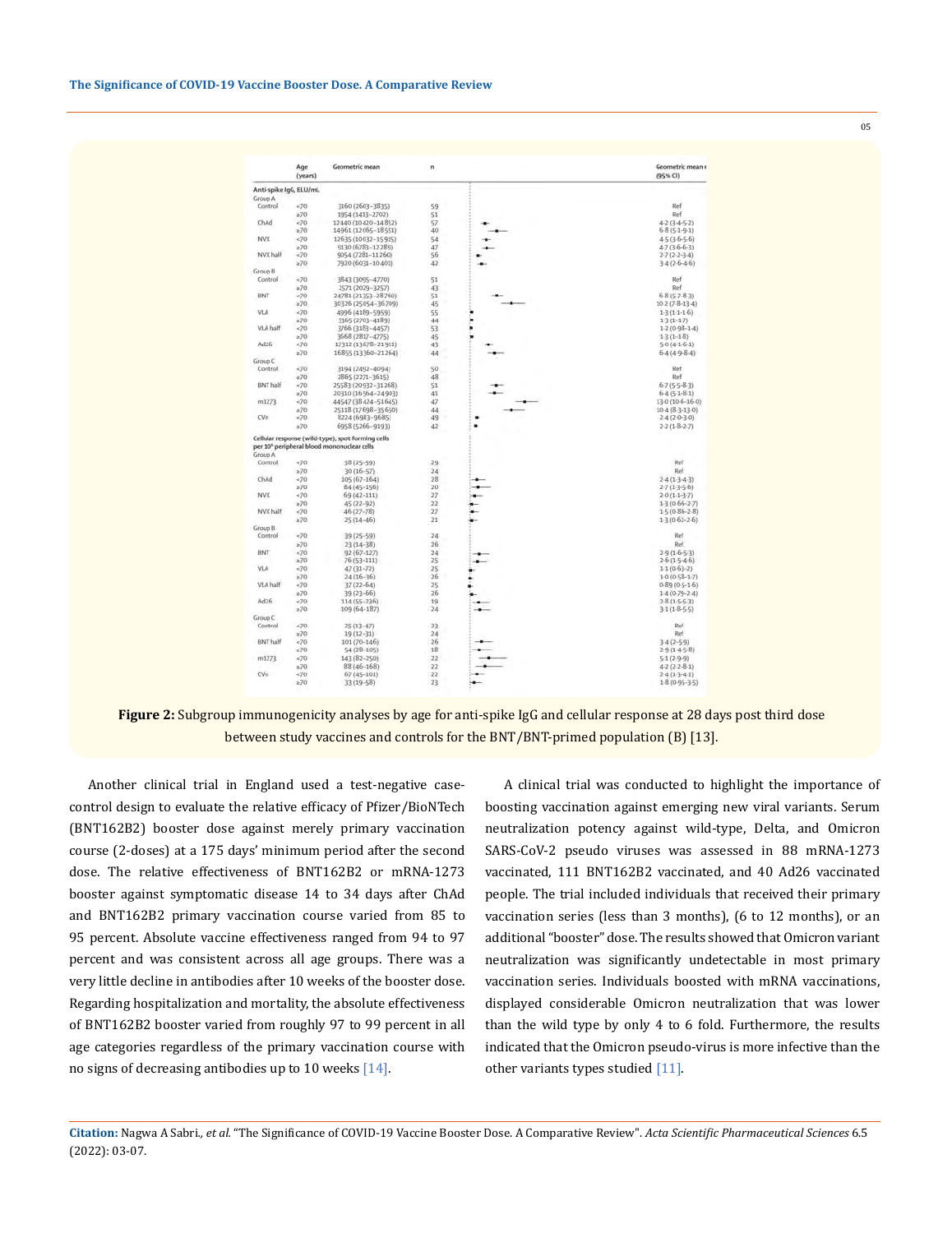An investigation was conducted to determine the efficacy of the third dose of BNT162B2 vaccination in avoiding severe COVID-19 results. The evaluation included 1,158,269 individuals that were eligible for the third boosting dose. The median participants age was 52 years and 51 percent of them were females. The median follow-up time was 13 days in both boosted and control groups. Effectiveness of the vaccine was evaluated at a minimum 7 days after the third booster vaccine dose compared with those individuals with the (two vaccine doses regimen) received at a minimum 5 months ago. The booster effectiveness was estimated to be 93 percent for hospital admission (231 events for the two doses regimen against 29 events for the three doses), 92 percent for severe disease (157 versus 17 events), and 81 percent for disease related death (44 versus 7 events) [15].

In a primary analysis, the rates of COVID-19 infection, severe illness, and death among individuals received BNT162b2 vaccine booster dose of 12 days earlier at minimum were compared against the rates in individuals that had not received a booster vaccine dose. The analysis results showed that the rate of infection was approximately 10 fold lower in the boosted individuals than in the non-boosted ones. Furthermore, the infection rate was ranged from 4.9 to 10.8 fold lower in the boosted individuals than in the early post boosted ones [16].

The clinical trial comprised 1928 health workers, with 1650 (85.6 percent) receiving a booster dosage throughout the course of the study. The overall follow-up time (median data) was 39 days, while for boosted individuals, commencing seven days or more after receiving the booster immunization, was 26 days. The results revealed that 44 people tested positive for SARS-CoV-2, including 31 people who exhibited COVID-19 symptoms during the follow-up period. SARS-CoV-2 incidence was 116 per 100000 person-days before to booster immunization and 12.8 per 100000 following booster vaccination, representing a 93 percent relative decrease. The booster vaccination doses lowered the risk of both symptomatic and asymptomatic illness equally  $[17]$ .

Generally speaking, vulnerable persons should be mass vaccinated first to acquire immunity as fast as we can. By this way we can bring COVID-19 spreading under control and reduce the load on health-care sites  $[18]$ . Besides, this will reduce the development of new viral variants.

### **Conclusion**

It may be concluded that booster doses of COVID-19 vaccine demonstrated favourable and considerable positive benefits that are required today to combat the spread of new developing viral variants like Omicron, reduce infection rates, disease severity, mortality rates, and reduce the burden on health care facilities.

#### **Bibliography**

- 1. Hoffmann M., *et al*[. "SARS-CoV-2 Cell Entry Depends on ACE2](https://pubmed.ncbi.nlm.nih.gov/32142651/)  [and TMPRSS2 and Is Blocked by a Clinically Proven Protease](https://pubmed.ncbi.nlm.nih.gov/32142651/)  Inhibitor". *Cell* [181 \(2020\): 271-280.](https://pubmed.ncbi.nlm.nih.gov/32142651/)
- 2. [Wu Z and McGoogan JM. "Characteristics of and Important](https://pubmed.ncbi.nlm.nih.gov/32091533/)  [Lessons From the Coronavirus Disease 2019 \(COVID-19\)](https://pubmed.ncbi.nlm.nih.gov/32091533/)  [Outbreak in China: Summary of a Report of 72314 Cases From](https://pubmed.ncbi.nlm.nih.gov/32091533/)  [the Chinese Center for Disease Control and Prevention".](https://pubmed.ncbi.nlm.nih.gov/32091533/) *JAMA* [323 \(2020\): 1239-1242.](https://pubmed.ncbi.nlm.nih.gov/32091533/)
- 3. Sabri NA., *et al*. "Genetic variants of COVID-19 and vaccination. Is there a Correlation?" *Open Journal of Proteomics and Genomics* 7.1 (2022): 001-005.
- 4. Sara AR., *et al*[. "Potential effects of genetic polymorphism on](https://www.peertechzpublications.com/articles/SJGGT-8-120.pdf)  [anesthesia use for COVID-19 infected patients at intensive](https://www.peertechzpublications.com/articles/SJGGT-8-120.pdf)  care unit". *[Scientific Journal of Genetics and Gene Therapy](https://www.peertechzpublications.com/articles/SJGGT-8-120.pdf)* 8.1 [\(2022\): 001-008.](https://www.peertechzpublications.com/articles/SJGGT-8-120.pdf)
- 5. Munro Alasdair P., *et al*[. "Safety and immunogenicity of seven](https://www.thelancet.com/journals/lancet/article/PIIS0140-6736(21)02717-3/fulltext)  [COVID-19 vaccines as a third dose \(booster\) following two](https://www.thelancet.com/journals/lancet/article/PIIS0140-6736(21)02717-3/fulltext)  [doses of ChAdOx1 nCov-19 or BNT162b2 in the UK \(COV-](https://www.thelancet.com/journals/lancet/article/PIIS0140-6736(21)02717-3/fulltext)[BOOST\): a blinded, multicentre, randomised, controlled, phase](https://www.thelancet.com/journals/lancet/article/PIIS0140-6736(21)02717-3/fulltext)  2 trial". *The Lancet* [398.10318 \(2020\): 2258-2276.](https://www.thelancet.com/journals/lancet/article/PIIS0140-6736(21)02717-3/fulltext)
- 6. Liu X., *et al*[. "Safety and immunogenicity of heterologous](https://www.thelancet.com/journals/lancet/article/PIIS0140-6736(21)01694-9/fulltext)  [versus homologous prime-boost schedules with an adenoviral](https://www.thelancet.com/journals/lancet/article/PIIS0140-6736(21)01694-9/fulltext)  [vectored and mRNA COVID-19 vaccine \(Com-COV\): a single](https://www.thelancet.com/journals/lancet/article/PIIS0140-6736(21)01694-9/fulltext)[blind, randomised, non-inferiority trial".](https://www.thelancet.com/journals/lancet/article/PIIS0140-6736(21)01694-9/fulltext) *Lancet* 398 (2021): [856-869.](https://www.thelancet.com/journals/lancet/article/PIIS0140-6736(21)01694-9/fulltext)
- 7. Hulme WJ., *et al*. "Comparative effectiveness of ChAdOx1 versus BNT162b2 COVID-19 vaccines in health and social care workers in England: a cohort study using Open SAFELY". *medRxiv* (2021).
- 8. Pouwels KB., *et al*[. "Effect of Delta variant on viral burden and](https://www.nature.com/articles/s41591-021-01548-7)  [vaccine effectiveness against new SARS-CoV-2 infections in](https://www.nature.com/articles/s41591-021-01548-7)  the UK". *[Nature Medicine](https://www.nature.com/articles/s41591-021-01548-7)* (2021).
- 9. Kamar N., *et al*[. "Three doses of an mRNA Covid-19 vaccine in](https://www.nejm.org/doi/full/10.1056/NEJMc2108861)  [solid-organ transplant recipients".](https://www.nejm.org/doi/full/10.1056/NEJMc2108861) *The New England Journal of Medicine* [385 \(2021\): 661-662.](https://www.nejm.org/doi/full/10.1056/NEJMc2108861)

06

**Citation:** Nagwa A Sabri*., et al.* "The Significance of COVID-19 Vaccine Booster Dose. A Comparative Review". *Acta Scientific Pharmaceutical Sciences* 6.5 (2022): 03-07.